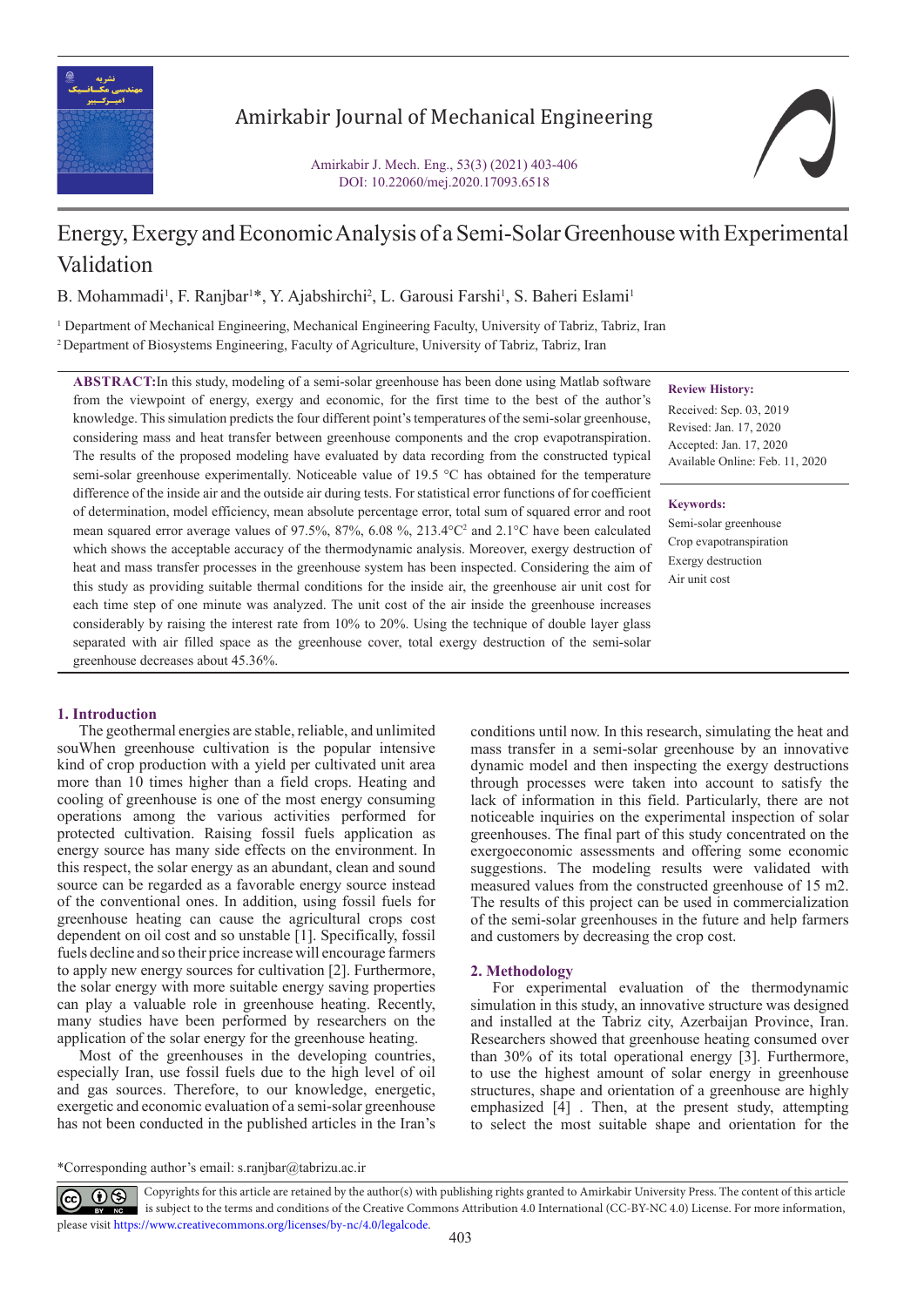constructed structure, many shapes were inspected from view point of solar energy capture in two main orientation of east– west and north–south. In this way, the greenhouse structure and orientation was chosen after radiation calculation and using and Tabriz Meteorological center information.

#### **3. Discussion and Results**

The performance of the dynamic model and innovative semi-solar greenhouse structure is dealt energetic and exergetic. Fig. 1 presents the variations of the experimental temperatures of the greenhouse parts (constructed in Tabriz city) and the outside air since 9:00 for 8 hours. The data was recorded every one minute.

In this experimental set, the inside cover was manufactured from single layer glass, then, its inside and outside surfaces had a few temperature difference. This caused the inside surface of the cover had a significant temperature difference with the inside air, leading a considerable amount of energy loss. Therefore, energy efficiency decreased because of normal heat transfers by radiation and convection from the cold surface of the greenhouse cover and other greenhouse parts.

Referring to Fig. 1, average temperature of the greenhouse air during the test was 33°C, almost 20°C more than outside air temperature, then, the installed structure could prepare an acceptable situation for crop cultivation in cold days, because its performance in absorbing and keeping the solar energy during the test was efficient and comparable with other research. Uncertainty assessment results listed at Table 1. As discussed before, the experiments were done over again on 29 and 30 November of 2017 with the same conditions of the main experiment on 28 November of 2017 and the obtained data from consecutive days were evaluated with uncertainty analysis. The results indicated that the experimental measurements during the tests were reliable to evaluate the accuracy of the thermodynamic modeling.



| <b>Measurement Devices</b> | Uncertainty $(U)$                  |
|----------------------------|------------------------------------|
| SHT11 $(T_p)$              | $\pm 0.387$ K                      |
| SHT11 $(T_{coi})$          | $\pm 0.311$ K                      |
| SHT11 $(T_a)$              | $\pm 0.243$ K                      |
| SHT11 $(T_g)$              | $\pm 0.425$ K                      |
| SHT11 $(RH_a)$             | $\pm 0.263$ Relative Humidity (RH) |
| SHT11 $(RHo)$              | $\pm 0.314$ RH                     |
| ST8894 $(vo)$              | $\pm 0.098$ m/s                    |
| TES1333 $(I_{in})$         | $\pm 1.23$ W/m <sup>2</sup>        |

The air unit cost of the semi-solar greenhouse is presented in Fig. 2 based on Eq. (39) for three interest rates since first minute to minute 480. As it can be seen from this diagram, the trend is rising in predominant minutes. This is justified, because; the capital investment related to nth time step is added to the total outlet cost of (n-1)th time step, however; for some time steps the trend is flat or descending due to variations of the inside air temperature and so its exergy flow rate. For the time steps of 400 to the end the trend is highly rising due to two parallel factors of capital investment increase and the air temperature and so its exergy flow rate decrease.

#### **4. Conclusions**

The most important conclusions induced from this research are:

Raising the temperature of the greenhouse air during the test to 33°C in a cold day, showed that the greenhouse performance is efficient in absorbing and keeping the solar energy.

Uncertainty assessment results indicated that the experimental data recorded during the tests were reliable to evaluate the accuracy of the thermodynamic modeling.



Fig. 1. Changes of the experimental temperatures of the Fig. 2. Air unit cost at time steps of  $n=1$  to  $n=480$  for different **greenhouse parts and the outside air** the outside air



**Fig. 2. Air unit cost at time steps of n=1 to n=480 for different interest rates**